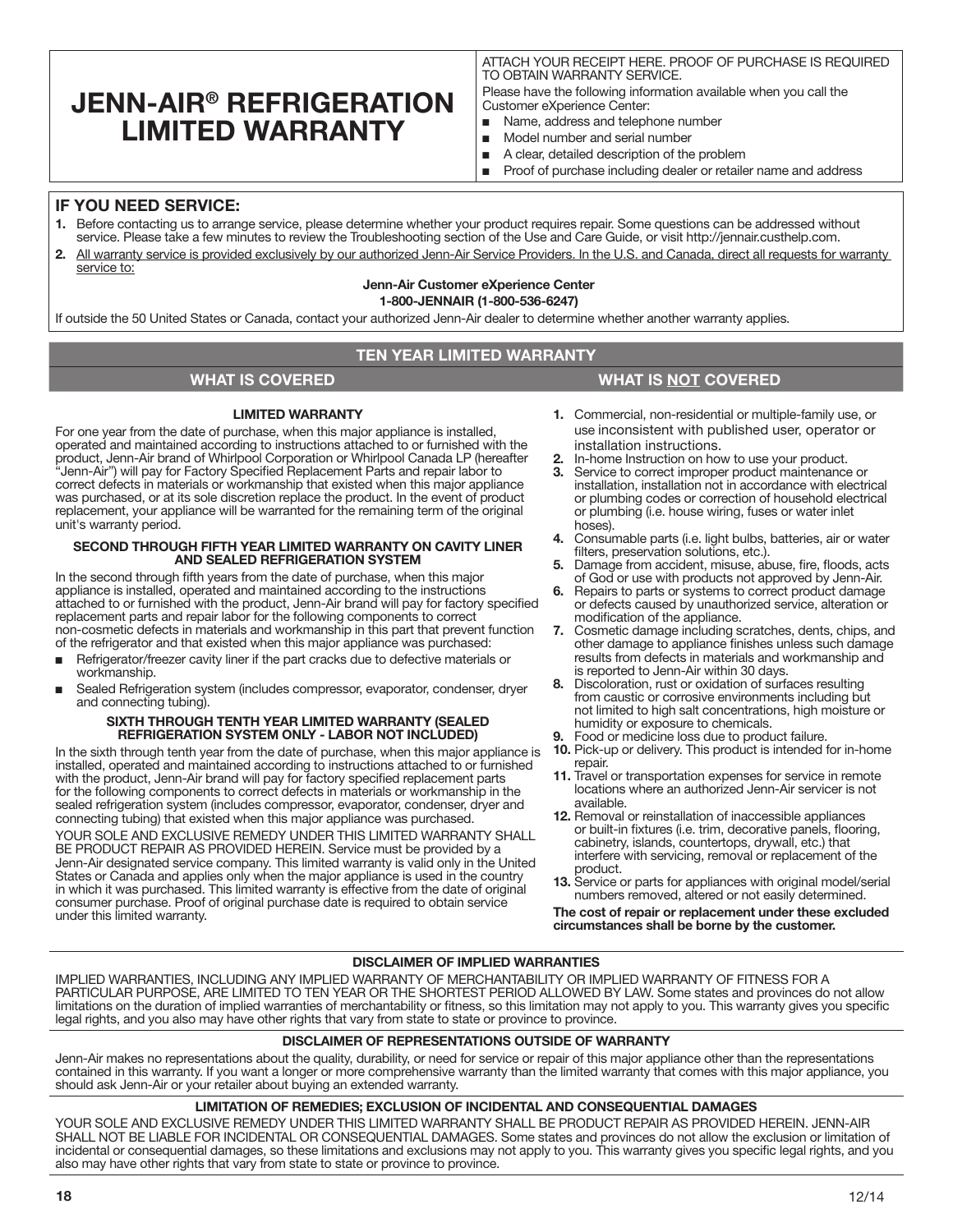# **GARANTIE LIMITÉE DES APPAREILS DE RÉFRIGÉRATION JENN-AIR®**

ATTACHEZ ICI VOTRE REÇU DE VENTE. UNE PREUVE D'ACHAT EST OBLIGATOIRE POUR OBTENIR L'APPLICATION DE LA GARANTIE.

Lorsque vous appelez le centre d'eXpérience de la clientèle, veuillez garder à disposition les renseignements suivants :

- Nom, adresse et numéro de téléphone
- Numéros de modèle et de série
- Une description claire et détaillée du problème rencontré
- Une preuve d'achat incluant le nom et l'adresse du marchand ou du détaillant

## **SI VOUS AVEZ BESOIN DE SERVICE :**

- 1. Avant de nous contacter pour obtenir un dépannage, veuillez déterminer si des réparations sont nécessaires pour votre produit. Certains problèmes peuvent être résolus sans intervention de dépannage. Prenez quelques minutes pour parcourir la section Dépannage ou Résolution de problèmes du guide d'utilisation et d'entretien, ou rendez-vous sur le site https://www.jennair.ca.
- 2. Tout service sous garantie doit être effectué exclusivement par nos fournisseurs de dépannage autorisés Jenn-Air. Aux É.-U. et au Canada, dirigez toutes vos demandes de service sous garantie au

## **Centre d'eXpérience de la clientèle Jenn-Air**

1-800-JENNAIR (1-800-536-6247).

Si vous résidez à l'extérieur du Canada et des 50 États des États-Unis, contactez votre marchand Jenn-Air autorisé pour déterminer si une autre garantie s'applique.

## **GARANTIE LIMITÉE DE DIX ANS**

## **CE QUI EST COUVERT CE QUI N'EST PAS COUVERT**

### **GARANTIE LIMITÉE DE DEUX ANS (PIÈCES ET MAIND'ŒUVRE)**

Pendant deux ans à compter de la date d'achat, lorsque ce gros appareil ménager est installé, utilisé et entretenu conformément aux instructions jointes à ou fournies avec le produit, la marque JennAir de Whirlpool Corporation ou Whirlpool Canada, LP (ci-après désignées "JennAir") décidera à sa seule discrétion de remplacer le produit ou de couvrir le coût des pièces spécifiées par l'usine et de la main-d'œuvre nécessaires pour corriger les vices de matériaux ou de fabrication qui existaient déjà lorsque ce gros appareil ménager a été acheté. S'il est remplacé, l'appareil sera couvert pour la période restant à courir de la garantie limitée d'un an du produit d'origine.

#### **GARANTIE LIMITÉE DE LA DEUXIÈME À LA CINQUIÈME ANNÉE INCLUSIVEMENT SUR LA DOUBLURE DE LA CAVITÉ ET SUR LE SYSTÈME DE RÉFRIGÉRATION SCELLÉ**

De la deuxième à la cinquième année inclusivement à compter de la date d'achat initiale, lorsque ce gros appareil ménager est installé, utilisé et entretenu conformément aux instructions jointes au produit ou fournies avec, la marque Jenn-Air paiera pour les pièces de rechange spécifiées par l'usine et la main-d'œuvre concernant les composants suivants pour corriger les défauts non esthétiques de matériau ou de fabrication de ladite pièce qui empêchent le réfrigérateur de fonctionner et qui étaient déjà présents lorsque ce gros appareil ménager a été acheté :

- Doublure de la cavité du réfrigérateur/congélateur si la pièce se fissure en raison d'un vice de matériau ou de fabrication.
- Système de réfrigération scellé (y compris le compresseur, l'évaporateur, le condenseur, le séchoir et les conduits de connexion).

# **GARANTIE LIMITÉE DE LA SIXIÈME À LA DIXIÈME ANNÉE (SYSTÈME DE RÉFRIGÉRATION SCELLÉ UNIQUEMENT MAIN- D'OEUVRE NON COMPRISE)**

De la sixième à la dixième année inclusivement à compter de la date d'achat, lorsque ce gros appareil ménager est installé, utilisé et entretenu conformément aux instructions jointes à ou fournies avec le produit, la marque Jenn-Air paiera pour les pièces de rechange spécifiées par l'usine pour corriger les vices de matériaux ou de fabrication sur le système de réfrigération scellé qui existaient déjà lorsque ce gros appareil ménager a été acheté pour les pièces suivantes : compresseur, évaporateur, condenseur, sécheuse et conduits de connexion.

LE SEUL ET EXCLUSIF RECOURS DU CLIENT DANS LE CADRE DE LA PRÉSENTE GARANTIE LIMITÉE CONSISTE EN LA RÉPARATION PRÉVUE PAR LA PRÉSENTE. Le service doit être fourni par une compagnie de service désignée par JennAir. Cette garantie limitée est valide uniquement aux États-Unis ou au Canada et s'applique exclusivement lorsque le gros appareil ménager est utilisé dans le pays où il a été acheté. La présente garantie limitée est valable à compter de la date d'achat initial par le consommateur. Une preuve de la date d'achat initial est exigée pour obtenir un dépannage dans le cadre de la présente garantie limitée.

- 1. Usage commercial, non résidentiel ou par plusieurs familles, ou non-respect des instructions de l'utilisateur, de l'opérateur ou des instructions d'installation.
- 2. Visite d'instruction à domicile pour montrer à l'utilisateur comment utiliser l'appareil.
- 3. Visites de service pour rectifier une installation ou un entretien fautifs du produit, une installation non conforme aux codes d'électricité ou de plomberie, ou la rectification de l'installation électrique ou de la plomberie du domicile (ex : câblage électrique, fusibles ou tuyaux d'arrivée d'eau du domicile).
- 4. Pièces consomptibles (ex : ampoules, batteries, filtres à air ou à eau, solutions de conservation, etc.)
- 5. Défauts ou dommage résultant de l'utilisation de pièces ou accessoires Jenn-Air non authentiques.
- 6. Dommages causés par : accident, mésusage, abus, incendie, inondations, catastrophe naturelle ou l'utilisation de produits non approuvés par Jenn-Air.
- 7. Réparations aux pièces ou systèmes dans le but de rectifier un dommage ou des défauts résultant d'une réparation, altération ou modification non autorisée faite à l'appareil.
- 8. Défauts d'apparence, notamment les éraflures, traces de choc, fissures ou tout autre dommage subi par le fini de l'appareil ménager, à moins que ces dommages ne résultent de vices de matériaux ou de fabrication et ne soient signalés à Jenn-Air dans les 30 jours suivant la date d'achat.
- 9. Décoloration, rouille ou oxydation des surfaces résultant d'environnements caustiques ou corrosifs incluant des concentrations élevées de sel, un haut degré d'humidité ou une exposition à des produits chimiques (exemples non exhaustifs).
- 10. Perte d'aliments ou de médicaments due à la défaillance du produit.
- 11. Enlèvement ou livraison. Ce produit est conçu pour être réparé à l'intérieur du domicile.
- 12. Frais de déplacement et de transport pour le dépannage/la réparation dans une région éloignée où une compagnie de service Jenn-Air autorisée n'est pas disponible.
- 13. Retrait ou réinstallation d'appareils inaccessibles ou de dispositifs préinstallés (ex : garnitures, panneaux décoratifs, plancher, meubles, îlots de cuisine, plans de travail, panneaux de gypse, etc.) qui entravent le dépannage, le retrait ou le remplacement du produit.
- 14. Service et pièces pour des appareils dont les numéros de série et de modèle originaux ont été enlevés, modifiés ou ne peuvent pas être facilement identifiés.

**Le coût d'une réparation ou d'un remplacement dans le cadre de ces circonstances exclues est à la charge du client.**